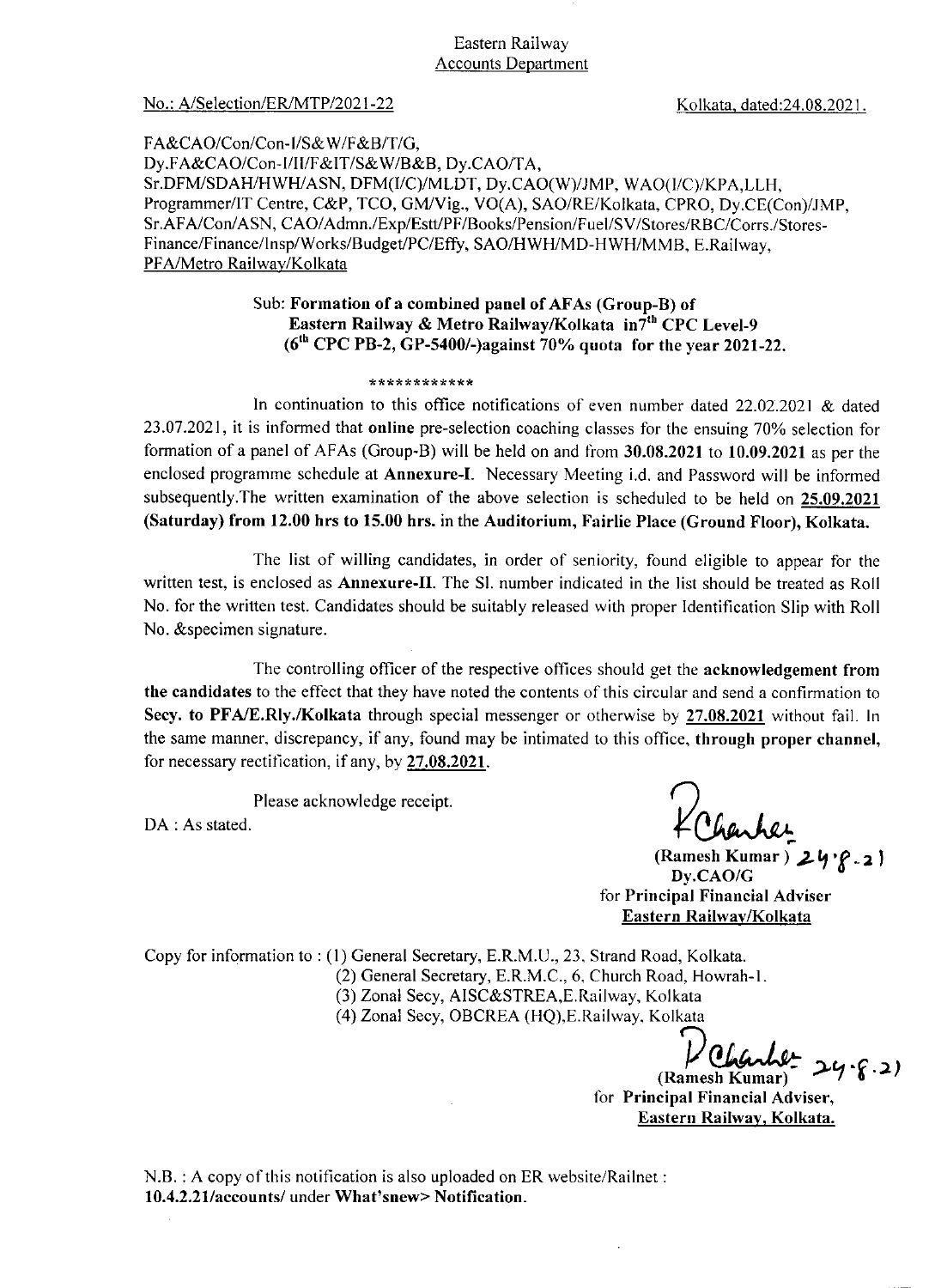## **ANNEXURE-I (P/1)**

# PROGRAMME OF PRE-SELECTION COACHING CLASSES FOR FORMATION OF PANEL AGAINST 70% SELECTION OF AFAs (GROUP-B) **FOR THE YEAR 2021-2022**

| Name & Designation<br>Sl.<br>No. of the Lecturer | Subject                                                   | Date                    | Time                                                    |
|--------------------------------------------------|-----------------------------------------------------------|-------------------------|---------------------------------------------------------|
| 1. Shri Subrata Saha<br>Dy.FA&CAO/Con-I          | <b>Traffic Accounts</b><br>(Except Station<br>Inspection) | 30.08.21<br>(Monday)    | 10 am to 11.30 am<br><b>Break</b><br>12 Noon to 1.30 pm |
| 2 Shri P. Roy,<br>Dy.FA&CAO/Con-II               | <b>Stores Accounts</b>                                    |                         | 2 pm to 3.30 pm<br><b>Break</b><br>4 pm to 5.30 pm      |
| 3. Miss Mita Ray<br>AFA/Budget                   | Books & Budget                                            | 31.08.21<br>(Tuesday)   | 10 am to 11.30 am<br><b>Break</b><br>12 Noon to 1.30 pm |
| 4. Shri Gautam Ray,<br>AFA/Goods-II/TA           | <b>Traffic Costing</b>                                    |                         | $2 \text{ pm}$ to $3.30 \text{ pm}$<br><b>Break</b>     |
| 5. Hindi Officer                                 | Rajbhasha                                                 |                         | 4 pm to 5.30 pm                                         |
| 6. Smt B. Chakraborty<br>AFA/Exp                 | Genl. Expenditure                                         | 01.09.21<br>(Wednesday) | 10 am to 11.30 am<br><b>Break</b><br>12 Noon to 1.30 pm |
| 7. Sri Ashis Kar<br>AFA/SI-II/TA                 | <b>Traffic Accounts</b><br>(Station Inspection)           |                         | 2 pm to $3.30$ pm<br><b>Break</b><br>4 pm to 5.30 pm    |
| 8. Sri M. Bag,<br>Sr.AFA/Pen                     | PF & Pension Rules                                        | 02.09.21<br>(Thursday)  | 10 am to 11.30 am<br><b>Break</b><br>12 Noon to 1.30 pm |
| 9. Sri Bijon Som,<br>ADFM-PC/SDAH                | Finance                                                   |                         | 2 pm to 3.30 pm<br><b>Break</b><br>4 pm to 5.30 pm      |
| 10. Sri P. Bandyopadhyay<br>DFM-III/HWH          | Establishment Rules                                       | 03.09.21<br>(Friday)    | 10 am to 11.30 am<br><b>Break</b>                       |
| 11. Shri M.K.Burman,<br>Sr.AFA/HQ                | Computerization                                           |                         | 12 Noon to 1.30 pm                                      |
| 12. Sri D. Sarkar,<br>WAO(IC)/KPA                | <b>Workshop Accounts</b>                                  |                         | 2 pm to $3.30$ pm<br><b>Break</b><br>4 pm to 5.30 pm    |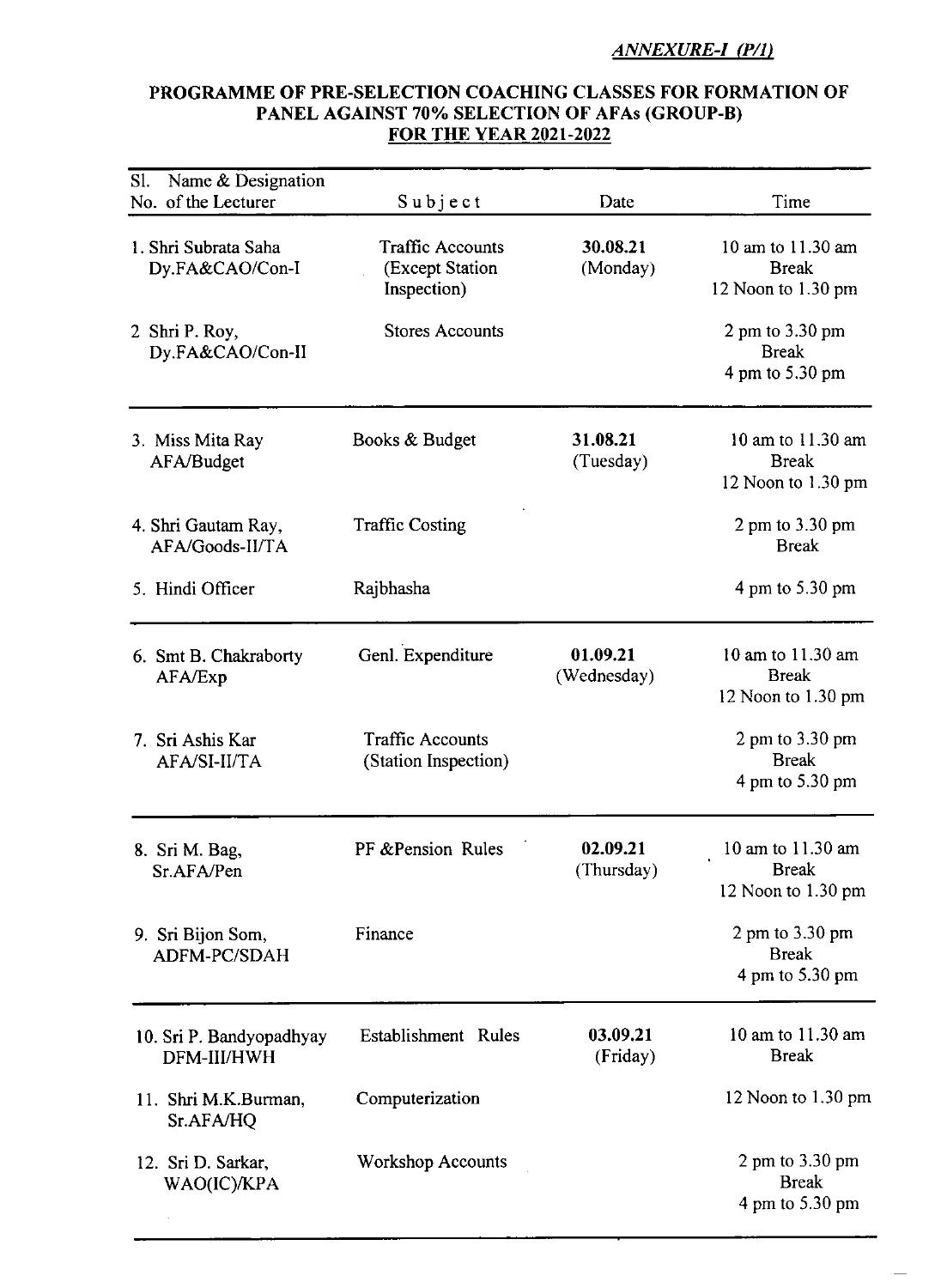## *ANNEXURE-I (P/2)*

## PROGRAMME OF PRE-SELECTION COACHING CLASSES FOR FORMATION OF PANEL AGAINST 70% SELECTION OF AFAs (GROUP-B) FOR THE YEAR 2021-2022

| Sl. | Name & Designation<br>No. of the Lecturer | $S$ ubject                                                | Date                    | Time                                                                   |
|-----|-------------------------------------------|-----------------------------------------------------------|-------------------------|------------------------------------------------------------------------|
|     | 1. Shri Srikant Jhawar<br>Dy.CAO/TA       | <b>Traffic Accounts</b><br>(Except Station<br>Inspection) | 06.09.21<br>(Monday)    | 10 am to 11.30 am<br><b>Break</b><br>12 Noon to 1.30 pm                |
|     | 2 Shri Dibyendu Das,<br>Sr.AFA/RBC        | <b>Stores Accounts</b>                                    |                         | $2 \text{ pm}$ to $3.30 \text{ pm}$<br><b>Break</b><br>4 pm to 5.30 pm |
|     | 3. Shri Dibyendu Ghosh<br>WAO/IC/LLH      | Books & Budget                                            | 07.09.21<br>(Tuesday)   | 10 am to 11.30 am<br><b>Break</b><br>12 Noon to 1.30 pm                |
|     | 4. Shri Gautam Ray,<br>AFA/Goods-II/TA    | <b>Traffic Costing</b>                                    |                         | $2 \text{ pm}$ to $3.30 \text{ pm}$<br><b>Break</b>                    |
|     | 5. Hindi Officer                          | Rajbhasha                                                 |                         | 4 pm to 5.30 pm                                                        |
|     | 6. Shri Ananta Kr Middya<br>DFM-I/ASN     | Genl. Expenditure                                         | 08.09.21<br>(Wednesday) | 10 am to 11.30 am<br><b>Break</b><br>12 Noon to 1.30 pm                |
|     | 7. Sri Ashis Kar<br>AFA/SI-II/TA          | <b>Traffic Accounts</b><br>(Station Inspection)           |                         | 2 pm to $3.30$ pm<br><b>Break</b><br>4 pm to 5.30 pm                   |
|     | 8. Sri M. Bag,<br>Sr.AFA/Pen              | PF & Pension Rules                                        | 09.09.21<br>(Thursday)  | 10 am to 11.30 am<br><b>Break</b><br>12 Noon to 1.30 pm                |
|     | 9. Sri Satkari Sen,<br>AFA/Fin-I          | Finance                                                   |                         | 2 pm to $3.30$ pm<br><b>Break</b><br>4 pm to 5.30 pm                   |
|     | 10. Sri Amit Kr. Basu<br>ADFM-I/HWH       | Establishment Rules                                       | 10.09.21<br>(Friday)    | 10 am to 11.30 am<br><b>Break</b>                                      |
|     | 11. Shri M.K.Burman,<br>Sr.AFA/HQ         | Computerization                                           |                         | 12 Noon to 1.30 pm                                                     |
|     | 12. Sri A. Naskar,<br>Sr.AFA/Works        | <b>Workshop Accounts</b>                                  |                         | 2 pm to 3.30 pm<br><b>Break</b><br>4 pm to 5.30 pm                     |